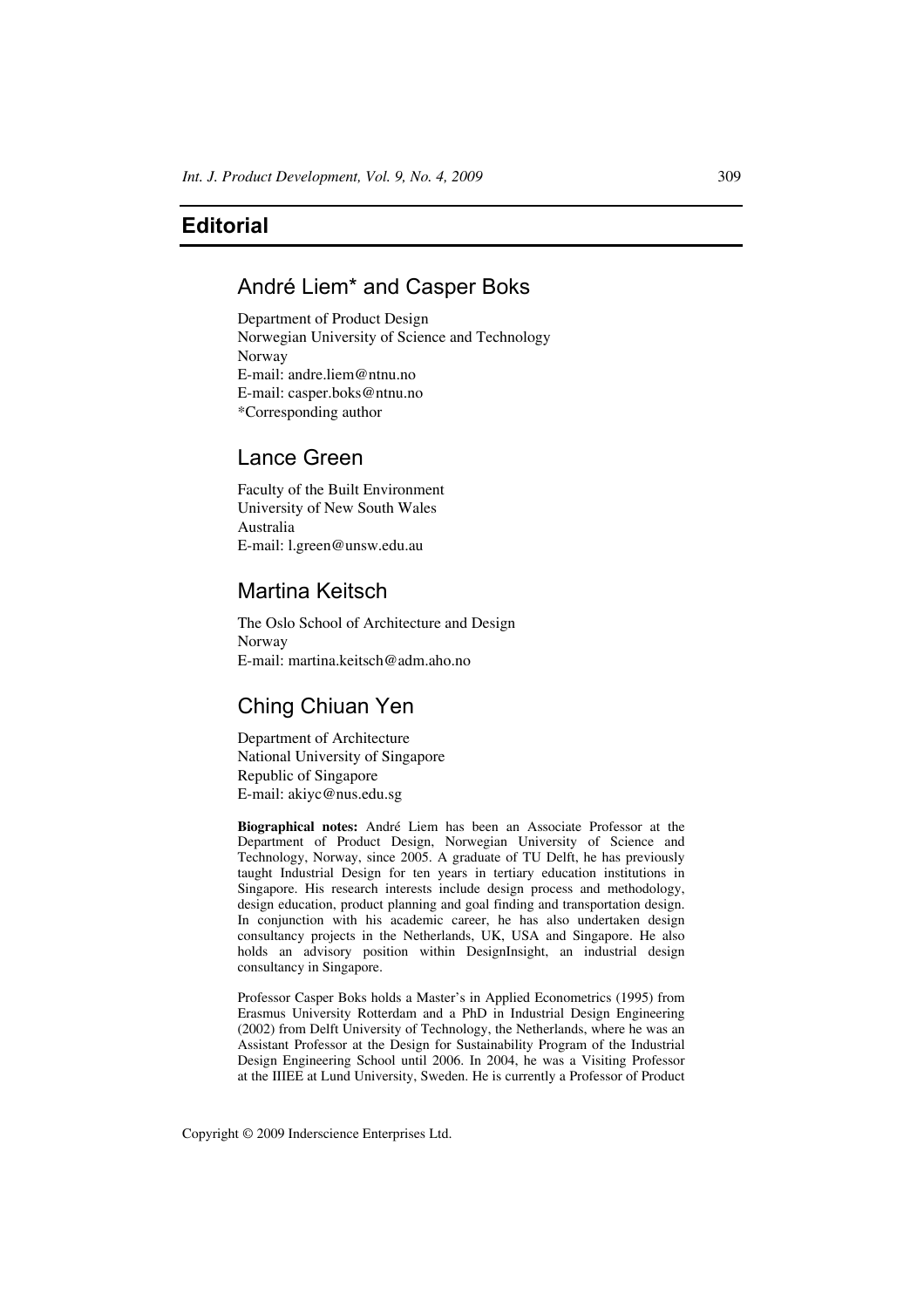#### 310 *A. Liem, C. Boks, L. Green, M. Keitsch and C.C. Yen*

Design at the Norwegian University of Science and Technology. His research interests include sustainable product innovation and education and focuses on the organisational and managerial aspects of the successful implementation of sustainable product design in the electronics industry.

Dr. Lance Green teaches in the Industrial Design programme of the University of New South Wales, Australia, specialising in Product Design, Plastics Manufacture and Design for Production. He has occupied senior positions in the Australian industry and consults widely to the plastics, packaging and healthcare industries. Dr. Green is a Chartered Engineer and holds a Bachelor's degree in Engineering from the NSW Institute of Technology, a Master's in Industrial Design from UTS, a Master's in Higher Education from UNSW and a PhD from the University of Canberra.

Dr. Martina M. Keitsch is a Senior Advisor at the Oslo School of Architecture and Design, Norway. She has a Doctorate in Philosophy in the field of Environmental Ethics and Aesthetics. She has worked for over ten years in the design area, mainly with eco-industrial design, CSR, design theory, environmental ethics, systems methodology, theory of science and aesthetics. She is also the Co-Editor of *Progress in Industrial Ecology*, the *Journal of Sustainable Development* and the *Journal of Cleaner Production*. She has experiences in the project management of interdisciplinary projects and has been appointed as a Project Evaluator in the 6th and 7th EU Framework programmes.

Dr. Ching Chiuan Yen is an Assistant Professor in the Department of Architecture and Course Director of the Industrial Design programme of the National University of Singapore. He has been on the review and jury boards of numerous design conferences and competitions. His research interests lie in research methodologies for design and he champions the 'pluralistic dimension' of design study for design research. His ability to supervise is highly regarded and has received more than 20 international design awards in the past four years, including: Braunprize (2007), red dot: luminary award 2005 and iF concept award (2007 and 2008).

*Industrial Design* is not simply about learning skills or making beautiful objects. It is defined as a professional service that nurtures the need to solve problems and develop innovative ideas that impact and contribute to the global community, through creating and developing concepts and specifications that optimise the function, value, and appearance of products and systems for the mutual benefit of both user and manufacturer. The output of a design activity is the mass-produced products of our everyday environment, from sinks and furniture to computers.

Generally, industrial designers are perceived as a cross between mechanical engineers and artists. They study both function and form, and the connection between product and the user. They do not design the gears or motors that make machines move, or the circuits that control the movement. Usually, industrial designers work in partnership with engineers and marketers to identify and fulfil needs and wants of various stakeholders; consumers, users, producers, *etc.*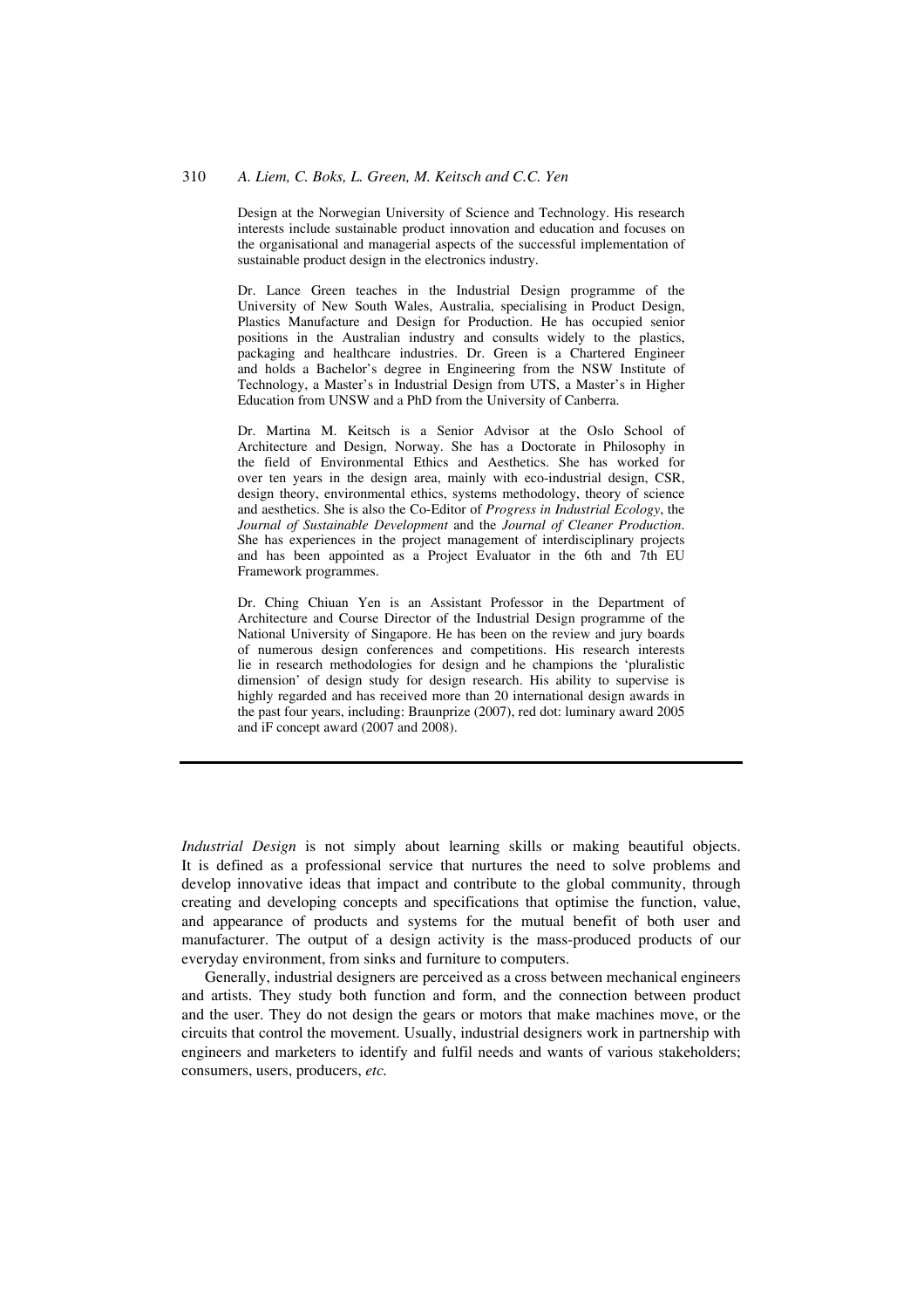#### *Editorial* 311

Although the process of design may be considered artistically 'creative', many analytical processes also take place. Industrial designers often use various design methodologies in their creative process. Some of the processes that are commonly used are user research, sketching, comparative product research, model making, prototyping and testing.

The role of the industrial designer has changed with time from being more operative to strategic. This change occurred because most nations, who are seriously occupied with design, shifted their attention towards building a knowledge-based economy.

When the professional practice of industrial design first started to take shape, the designer was a creator whose work was likened to that of an artist. In the 60s, designers began to work in close cooperation with industry, and they became members of teams together with engineers, and representatives of marketing and management. In the 70s, ergonomics was widely considered, and in the 80s, the issue of design management became popular. In the 90s, brand building and strategic design became focal areas, whereas in the new millennium design has been seen as a means of 'responsible' innovation, strongly considering environmental aspects.

Faced with future challenges, industry is supposed to show structural reform as well as the ability to produce client- and user-oriented solutions, along with innovations aesthetically distinct from those of competitors, in a cost-efficient way. This is not an easy task, but industrial design is a fundamental asset in facing the competition, because competence in design is what bridges the gap between the user's perspective and technology-oriented product design. To meet these challenges, future designers need to increasingly aim for new and innovative sourcing strategies to complement their core activities. Competitive advantage for these service providers will only be created through the development of innovative products, services and systems. Therefore, designers are required to become more and more proactive in a design and development environment, which is highly competitive, fluid and collaborative, by engaging into the right alliances to survive and succeed in a global market where end-users are becoming more diverse and demanding.

This special issue of *International Journal of Product Development*, 'Transformations in industrial design: emerging trends, approaches and challenges' aims to present a wide spectrum of topics within the overarching 'umbrella' of industrial design. The issue, which is represented by nine quality papers, focuses on the promotion and application of new concepts and technologies; approaches and merging trends leading to innovative theories; design management, processes and methods; strategic design and branding; sustainable product design; and design for user experience.

The articles 'A computer-aided design tool to facilitate the realisation of cooling systems' and 'The implementation of design for Six Sigma: a development experience' discusses design methodological within a technological context. The first article presents the framework and an internet-enabled computer-aided design tool to assist the designers in the cooling system development. The second article demonstrates how Design for Six Sigma (DFSS) is utilised to design and engineer a new product based on a five-step process, Define, Measure, Analyse, Design, and Verify (DMADV).

From a collaborative-educational design perspective, the article 'The integration of industrial design capability within UK SMEs: the challenges, opportunities and benefits' presents a case for supporting the business of Small- to Medium-sized Enterprises (SMEs) through the building of partnerships between universities and the companies